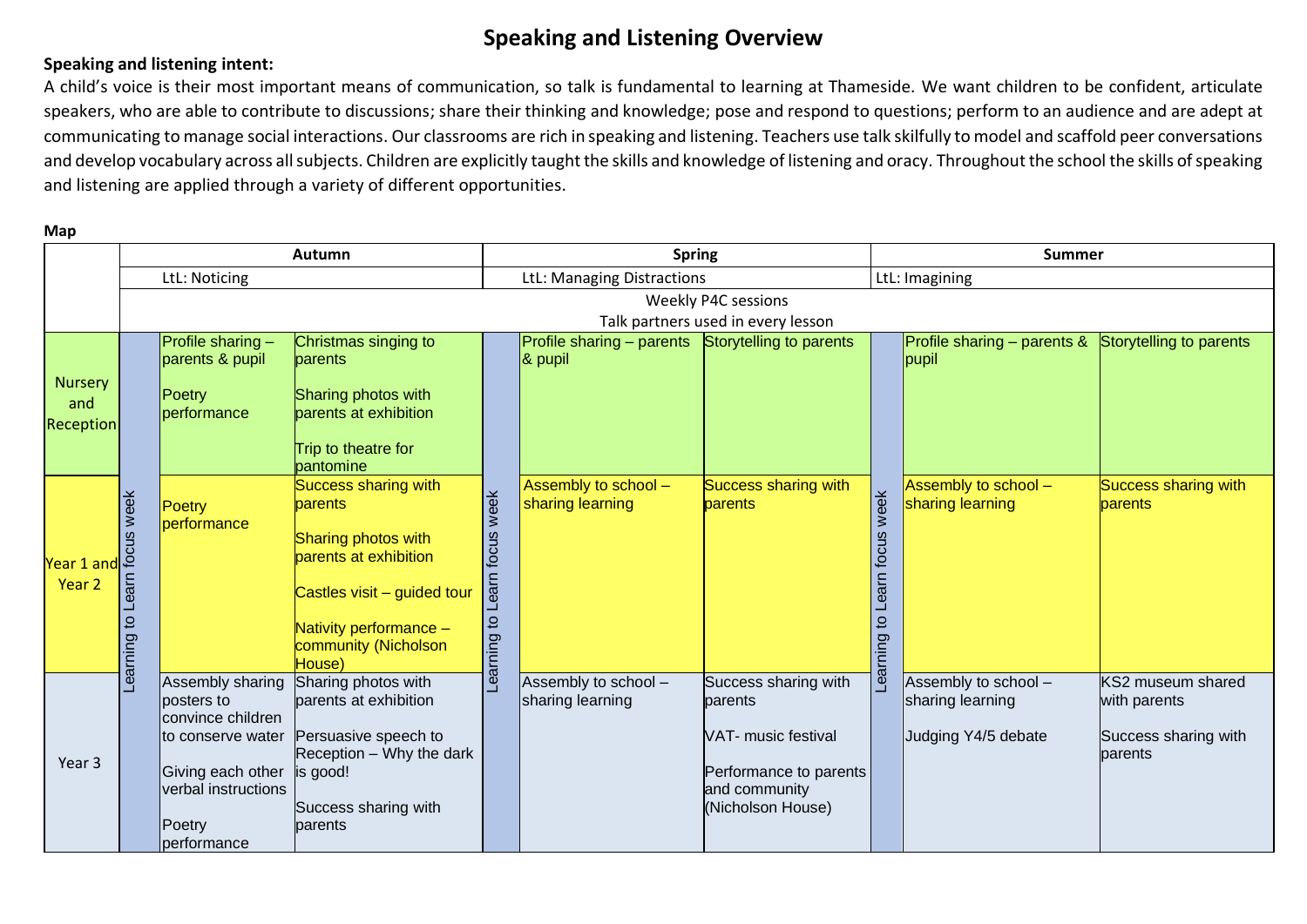|            | Grice                        | <b>Sharing photos with</b><br>Interview with Miss parents at exhibition | Children reading to<br>community (Nicholson<br>House) | Success sharing with<br><b>parents</b> | Class debate - invite Year<br>$ 3$ to judge | KS2 museum shared<br>with parents |
|------------|------------------------------|-------------------------------------------------------------------------|-------------------------------------------------------|----------------------------------------|---------------------------------------------|-----------------------------------|
| Year $4/5$ |                              | Success sharing with<br>parents                                         | Trip to secondary to see                              | Assembly to school -                   |                                             | Success sharing with<br>parents   |
|            |                              |                                                                         | performance                                           | sharing learning                       |                                             |                                   |
|            | <b>Poetry</b><br>performance | Assembly to school -<br>sharing learning (Spanish                       |                                                       |                                        |                                             | Y4, 5 & 6 performance             |
|            |                              | Christmas)                                                              |                                                       |                                        |                                             |                                   |
|            | video: What                  | LtL- School advert Community performance<br>of poem (Nicholson          | Assembly to school -<br>sharing learning              | Success sharing with                   | Class debate/                               | <b>KS2 museum shared</b>          |
|            | makes Thameside House)       |                                                                         |                                                       | parents                                | Y6- speech competition<br>VAT Mini-speaks   | with parents                      |
|            | great?                       |                                                                         | Trip to secondary to see                              |                                        |                                             | Success sharing with              |
| Year 5/6   | Y6- VAT Pupil                | Sharing photos with<br>parents at exhibition                            | performance                                           |                                        | Assembly to school -<br>sharing learning    | <b>parents</b>                    |
|            | parliament                   |                                                                         |                                                       |                                        |                                             | $\mathsf{N}4, 5 \& 6$ performance |
|            |                              | Eng                                                                     |                                                       |                                        |                                             |                                   |
|            | Poetry                       |                                                                         |                                                       |                                        |                                             | Y6-VAT Sports awards              |
|            | performance                  | Success sharing with                                                    |                                                       |                                        |                                             |                                   |
|            |                              | parents                                                                 |                                                       |                                        |                                             | <b>Y6-Leavers assembly</b>        |

#### **National Curriculum Coverage:**

**Nursery and Reception**

#### **Listening, Attention and Understanding**:

- Listen attentively and respond to what they hear with relevant questions, comments and actions when being read to and during whole class discussions and small group interactions;

- Make comments about what they have heard and ask questions to clarify their understanding;

- Hold conversation when engaged in back-and-forth exchanges with their teacher and peers.

#### **Speaking:**

- Participate in small group, class and one-to-one discussions, offering their own ideas, using recently introduced vocabulary;

- Offer explanations for why things might happen, making use of recently introduced vocabulary from stories, non-fiction, rhymes and poems when appropriate;

- Express their ideas and feelings about their experiences using full sentences, including use of past, present and future tenses and making use of conjunctions, with modelling and support from their teacher.

| Spoken language                                                                                                          |
|--------------------------------------------------------------------------------------------------------------------------|
| Years $1 - 6$                                                                                                            |
| Pupils should be taught to:                                                                                              |
| listen and respond appropriately to adults and their peers                                                               |
| ask relevant questions to extend their understanding and knowledge                                                       |
| use relevant strategies to build their vocabulary                                                                        |
| articulate and justify answers, arguments and opinions                                                                   |
| give well-structured descriptions, explanations and narratives for different purposes, including for expressing feelings |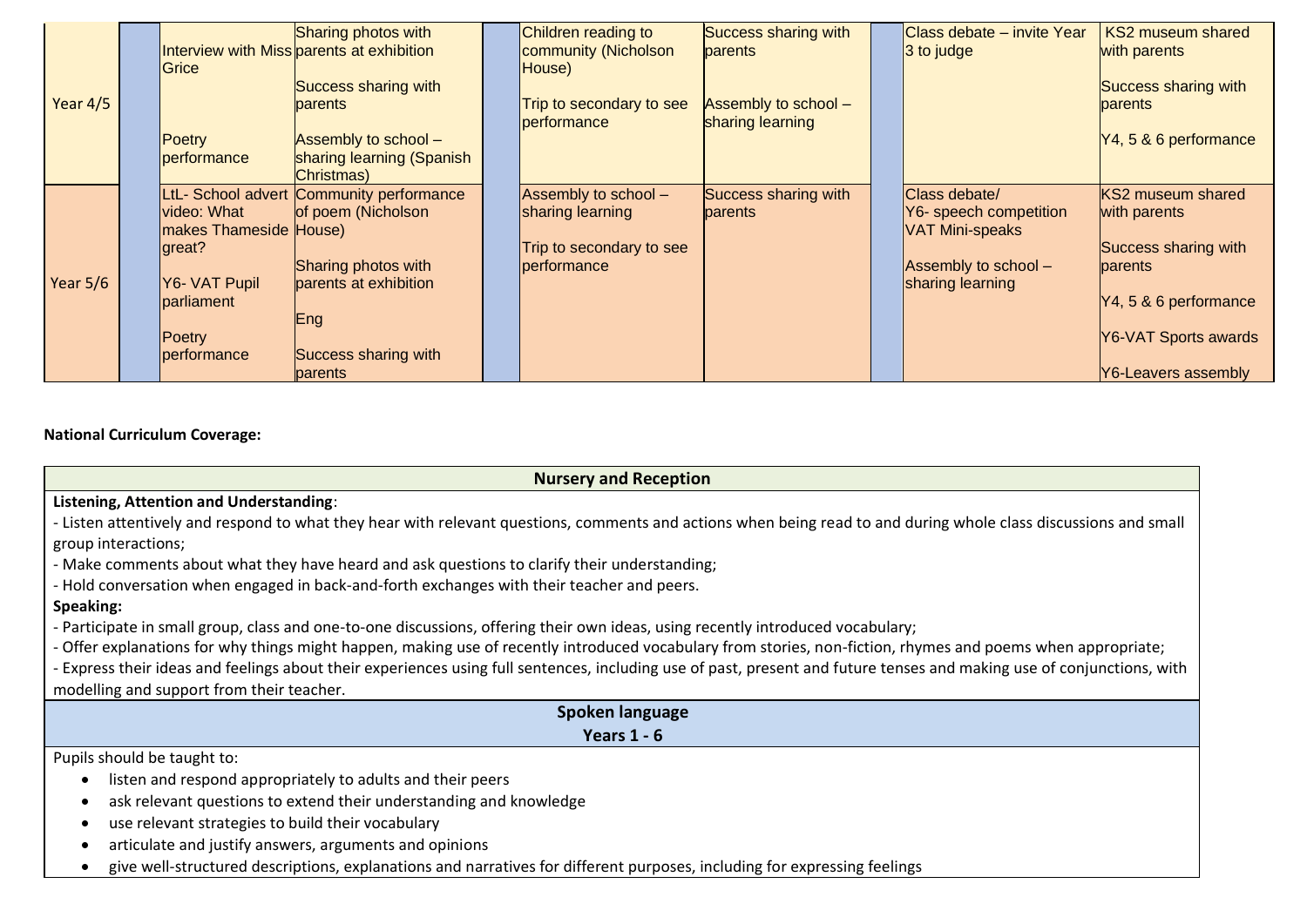- maintain attention and participate actively in collaborative conversations, staying on topic and initiating and responding to comments
- use spoken language to develop understanding through speculating, hypothesising, imagining and exploring ideas
- speak audibly and fluently with an increasing command of Standard English
- participate in discussions, presentations, performances, role play/improvisations and debates
- gain, maintain and monitor the interest of the listener(s)
- consider and evaluate different viewpoints, attending to and building on the contributions of others
- select and use appropriate registers for effective communication

# Skills and Knowledge Progression:

| <b>EYFS</b>             |                       | KS1                     |                         | LKS <sub>2</sub>        |                       | UKS <sub>2</sub>        |                            |  |
|-------------------------|-----------------------|-------------------------|-------------------------|-------------------------|-----------------------|-------------------------|----------------------------|--|
| <b>Nursery</b>          | <b>Reception</b>      | Year 1                  | Year <sub>2</sub>       | Year <sub>3</sub>       | Year 4                | Year 5                  | Year <sub>6</sub>          |  |
| <b>Listening &amp;</b>  | Listening &           | • I speak clearly       | • I can ask questions   | • I can sequence        | • I ask questions to  | • I can engage the      | • I talk confidently       |  |
| attention:              | attention:            | and confidently in      | to get more             | and communicate         | clarify or develop    | listener by varying     | and fluently in a          |  |
| • Listens to others     | • Children listen     | front of people in      | information and         | ideas in an             | my understanding.     | my expression and       | range of                   |  |
| one to one or in        | attentively in a      | my class.               | clarify meaning.        | organised and           | · I can sequence,     | vocabulary.             | situations, using          |  |
| small groups,           | range of situations.  | · I can retell a well-  | $\bullet$ I can talk in | logical way,            | develop and           | • I adapt my spoken     | formal and                 |  |
| when                    | • They listen to      | known story and         | complete                | always using            | communicate           | language depending      | Standard English, if       |  |
| conversation            | stories, accurately   | remember the            | sentences.              | complete                | ideas in an           | on the audience,        | necessary.                 |  |
| interests them.         | anticipating key      | main characters.        | • I can decide when I   | sentences.              | organised and         | the purpose or the      | · I ask questions to       |  |
| • Listens to stories    | events and            | $\bullet$ I can hold    | need to use             | • I vary the amount     | logical way, always   | context.                | develop ideas and          |  |
| with increasing         | respond to what       | attention when          | specific                | of detail and           | using complete        | • I can develop my      | take account of            |  |
| attention and           | they hear with        | playing and             | vocabulary.             | choice of               | sentences.            | ideas and opinions,     | others' views.             |  |
| recall.                 | relevant              | learning with           | • I can take turns      | vocabulary,             | • I show that I       | providing relevant      | • I explain ideas and      |  |
| $\bullet$ Joins in with | comments,             | others.                 | when talking in         | depending on the        | understand the        | details.                | opinions giving            |  |
| repeated refrains       | questions or          | • I can keep to the     | pairs or in small       | purpose and the         | main point and the    | • I can express my      | reasons and                |  |
| and anticipates         | actions.              | main topic when         | groups.                 | audience.               | details in a          | point of view.          | evidence.                  |  |
| key events and          | • They give their     | we are talking in a     | • I am aware that       | • I take a full part in | discussion.           | • I show that I         | $\bullet$ I take an active |  |
| phrases in rhymes       | attention to what     | group.                  | formal and              | paired and group        | • I adapt what I am   | understand the          | part in discussions        |  |
| and stories.            | others say and        | $\bullet$ I can ask     | informal situations     | discussions.            | saying to the         | main points,            | and can take on            |  |
| • Focusing attention    | respond               | questions in order      | require different       | • I show that I know    | needs of the          | including implied       | different roles.           |  |
| - still listen or do,   | appropriately,        | to get more             | language                | when standard           | listener or           | meanings in a           | • I listen to and          |  |
| but can shift own       | while engaged in      | information.            | (beginning).            | English is required     | audience              | discussion.             | consider the               |  |
| attention.              | another activity.     | $\bullet$ I can start a | · I can retell a story  | and use it              | (increasingly)        | • I listen carefully in | opinions of other          |  |
| • Is able to follow     | <b>Understanding:</b> | conversation with       | using narrative         | (beginning).            | • I show that I know  | discussions. I make     | in discussions.            |  |
| directions (if not      | • Children follow     | an adult I know         | language and            | • I can retell a story  | that language         | contributions and       | $\bullet$ I make           |  |
| intently focused        | instructions          | well or with my         | linking words and       | using narrative         | choices vary in       | ask questions that      | contributions to           |  |
| on own choice of        | involving several     | friends.                | phrases.                | language and add        | different contexts.   | are responsive to       | discussions,               |  |
| activity)               | ideas or actions.     |                         | • I can hold the        | relevant details.       | • I can present to an | others' ideas and       | evaluating others'         |  |
|                         |                       |                         | attention of            |                         | audience using        | views.                  |                            |  |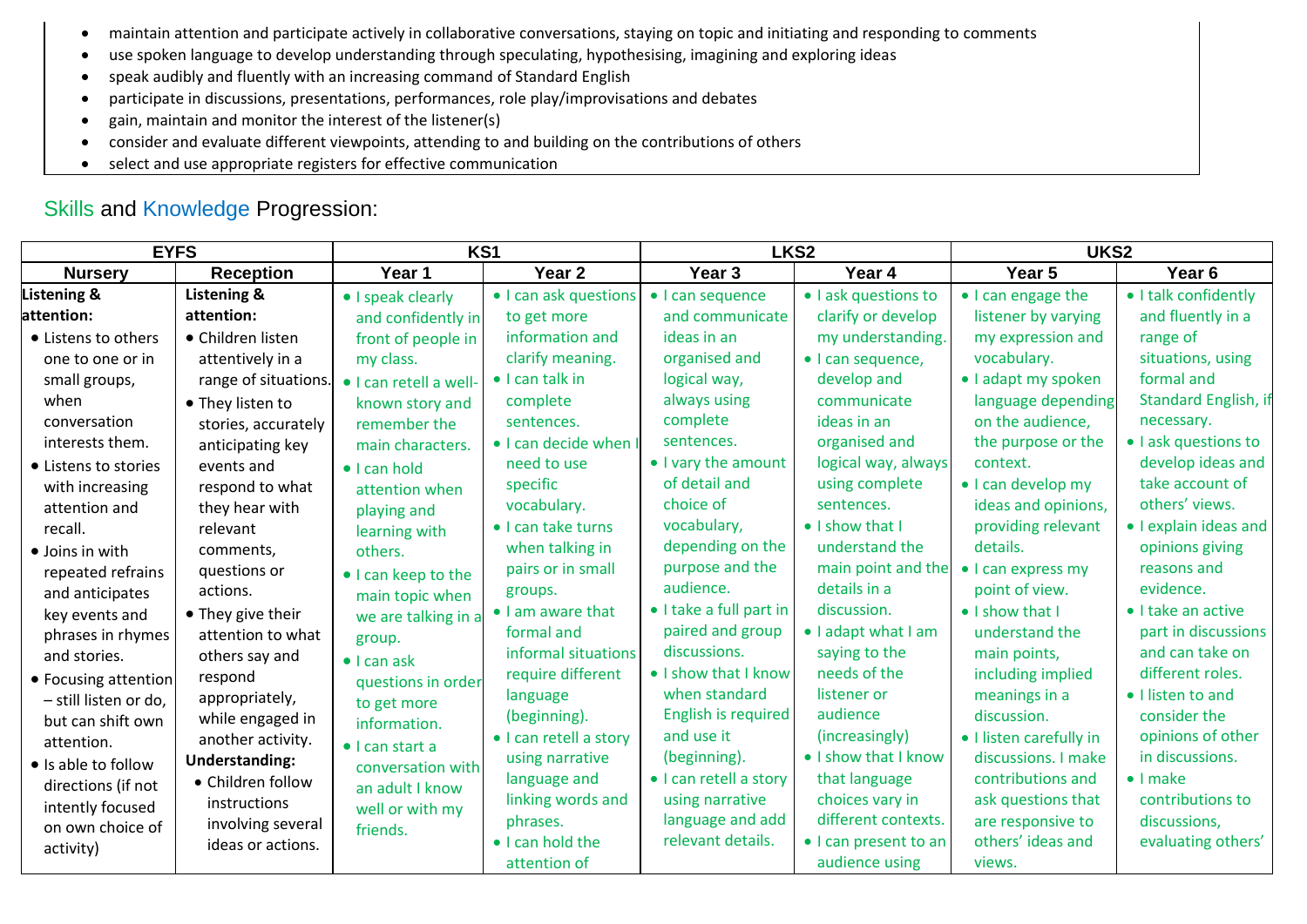| <b>Understanding:</b> | • They answer            | • I listen carefully  | people I am           | • I can show that I   | appropriate          | • I use Standard        | ideas and respond    |
|-----------------------|--------------------------|-----------------------|-----------------------|-----------------------|----------------------|-------------------------|----------------------|
| · Understands use     | 'how' and 'why'          | to the things         | speaking to by        | have listened         | intonation and       | English in formal       | to them.             |
| of objects            | questions about          | other people          | adapting the way I    | carefully because I   | volume so that       | situations.             | • I can sustain and  |
| • Shows               | their experiences        | have to say in a      | talk.                 | make relevant         | meaning is clear.    | · I am beginning to     | argue a point of     |
| understanding of      | and in response          | group.                | • I understand how    | comments.             | • I can justify an   | use hypothetical        | view in a debate,    |
| prepositions          | to stories or            | • I join in with      | to speak for          | · I can present ideas | answer by giving     | language to             | using the formal     |
| such as 'under',      | events.                  | conversations in a    | different purposes    | or information to     | evidence.            | consider more than      | language of          |
| 'on top', 'behind'    | • focused on objects     | group                 | and audiences         | an audience.          | • I use Standard     | one possible            | persuasion.          |
| by carrying out       | and people that          | • I join in with role | (beginning)           | • I recognise that    | English when it is   | outcome or              | • I can express      |
| an action or          | are of particular        | play.                 | · I can perform a     | meaning can be        | required.            | solutions.              | possibilities using  |
| selecting correct     | importance to            | · I know I need to    | simple poem from      | expressed in          | • I can perform      | • I can perform my      | hypothetical and     |
| picture.              | them. . Builds up        | take turns when       | memory.               | different ways,       | poems or plays       | own compositions,       | speculative          |
| • Responds to         | vocabulary that          | talking to            | • I know that I speak | depending on the      | from memory,         | using appropriate       | language.            |
| simple                | reflects the             | someone else.         | differently to my     | context.              | conveying ideas      | intonation and          | • I engage listeners |
| instructions, e.g.    | breadth of their         | · I know I need to    | friends and my        | • I can perform       | about characters     | volume so that          | through choosing     |
| to get or put         | experiences. • Uses      | give my attention     | teacher.              | poems from            | and situations by    | meaning is clear.       | appropriate          |
| away an object.       | talk in pretending       | to listen to          | • I know the          | memory adapting       | adapting             | • I can perform         | vocabulary and       |
| • Beginning to        | that objects stand       | someone.              | meaning of a range    | expression and        | expression and       | poems and plays         | register that is     |
| understand            | for something else       | • I know the          | of vocabulary (see    | tone as               | tone.                | from memory             | matched to the       |
| 'why' and 'how'       | in play, e,g, 'This      | meaning of a          | year group tier 2     | appropriate.          | • I know that        | making careful          | context.             |
| questions             | box is my castle.'       | range of              | words)                | • I know what (the    | different language   | choices about how       | • I can perform my   |
| Speaking:             | Speaking:                | vocabulary (see       |                       | concept of)           | is used in different | convey ideas. I         | own compositions,    |
| • Beginning to use    | • Children express       | year group tier 2     |                       | standard English      | contexts.            | adapt my                | using appropriate    |
| more complex          | themselves               | words)                |                       | is.                   | • I know the         | expression and          | intonation, volume   |
| sentences to link     | effectively,             |                       |                       | • I know the          | meaning of a range   | tone.                   | and expression so    |
| thoughts (e.g.        | showing                  |                       |                       | meaning of a          | of vocabulary (see   | • I begin to select the | that literal and     |
| using and,            | awareness of             |                       |                       | range of              | year group tier 2    | appropriate register    | implied meaning is   |
| because).             | listeners' needs.        |                       |                       | vocabulary (see       | words)               | according to the        | clear.               |
| • Can retell a simple | • They use past,         |                       |                       | year group tier 2     |                      | context.                | • I can perform      |
| past event in         | present and future       |                       |                       | words)                |                      | • I know what a         | poems and plays      |
| correct order         | forms accurately         |                       |                       |                       |                      | discussion is and       | from memory,         |
| • Uses talk to        | when talking about       |                       |                       |                       |                      | how it works.           | making deliberate    |
| connect ideas,        | events that have         |                       |                       |                       |                      | • I know ways I can     | choices about how    |
| explain what is       | happened or are to       |                       |                       |                       |                      | change my voice         | to convey ideas      |
| happening and         | happen in the<br>future. |                       |                       |                       |                      | (volume, intonation     | about characters,    |
| anticipate what       |                          |                       |                       |                       |                      | and expression).        | context and          |
| might happen          | • They develop their     |                       |                       |                       |                      | • I know the meaning    | atmosphere.          |
| next, recall and      | own narratives and       |                       |                       |                       |                      | of a range of           | • I know the formal  |
| relive past           | explanations by          |                       |                       |                       |                      | vocabulary (see         | language of          |
| experiences.          |                          |                       |                       |                       |                      |                         | persuasion.          |